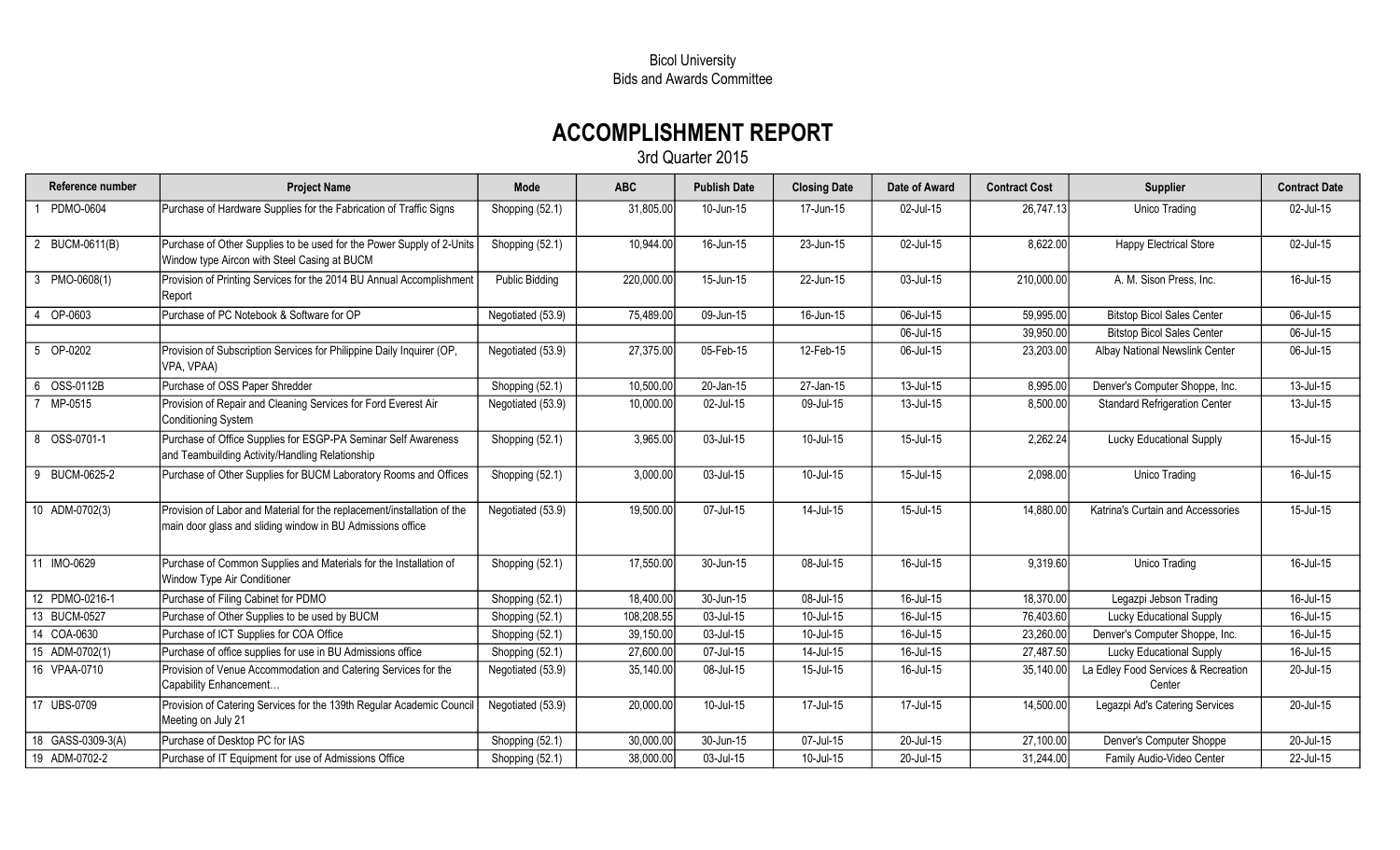| 20 BUGC-0708      | Provide Catering Services for the Training on Preparation and<br>Awareness on Storm Surge                                                    | Negotiated (53.9)         | 27,500.00  | 13-Jul-15 | 20-Jul-15 | 20-Jul-15               | 25,300.00  | Lois and Keian Kitchenette                                 | 22-Jul-15               |
|-------------------|----------------------------------------------------------------------------------------------------------------------------------------------|---------------------------|------------|-----------|-----------|-------------------------|------------|------------------------------------------------------------|-------------------------|
| 21 OP-0616        | Purchase of Computer Supplies for use at the Office of the President<br>to ensure Reliable Internet Services                                 | Shopping (52.1)           | 28,913.00  | 19-Jun-15 | 26-Jun-15 | 21-Jul-15               | 26,818.00  | Denver's Computer Shoppe, Inc.                             | 21-Jul-15               |
| 22 MPS-0709       | Purchase of Parts for BU-RSTC Toyota Coaster                                                                                                 | <b>Direct Contracting</b> | 30,000.00  | 16-Jul-15 | 23-Jul-15 | 27-Jul-15               | 24,431.14  | Toyota Otis, Inc.                                          | $27$ -Jul-15            |
| 23 IMO-0526       | Purchase of RFID cards                                                                                                                       | Shopping (52.1)           | 35,750.00  | 28-May-15 | 04-Jun-15 | 28-Jul-15               | 35,000.00  | Azitsorog, Inc.                                            | 28-Jul-15               |
| 24 BUCAF-0526-2   | Purchase of Laboratory Supplies and Devices for BUCAF Tissue<br>Culture Project                                                              | <b>Public Bidding</b>     | 919,399.98 | 15-Jun-15 | 22-Jun-15 | 28-Jul-15               | 456,018.00 | Golden Bat (Far East), Inc.                                | 03-Sep-15               |
| 25 UGC-0706       | Purchase of 1 unit printer to be used by University Guidance Center<br>Office                                                                | Shopping (52.1)           | 15,800.00  | 13-Jul-15 | 20-Jul-15 | 28-Jul-15               |            | 13,500.00 Albay Computer & Electronic Supplies &<br>Repair | 28-Jul-15               |
| 26 IMO-0730       | Provide Catering Services for Content Management and Updating of<br>BU Website Training at IMO                                               | Negotiated (53.9)         | 40,000.00  | 24-Jul-15 | 31-Jul-15 | 31-Jul-15               | 14,400.00  | Legazpi Ad's Catering Services                             | 31-Jul-15               |
| 27 GASS-0303      | Purchase of Kyocera Copier Supplies for GASS Offices                                                                                         | <b>Direct Contracting</b> | 170,282.00 | 24-Jul-15 | 31-Jul-15 | 03-Aug-15               | 154,593.60 | Philcopy Corporation                                       | 03-Aug-15               |
| 28 MPS-0731       | Provision of Labor and Materials for Replactement of parts and Other<br>services for BU Vehicle Toyota Grandia (SJS 222)                     | <b>Direct Contracting</b> | 60,000.00  | 05-Aug-15 | 12-Aug-15 | 04-Aug-15               | 59,931.06  | Toyota Otis, Inc.                                          | 04-Aug-15               |
| 29 BUCM-0625-1    | Purchase of Supplies for BUCM Accounting and Cashier Section                                                                                 | Shopping (52.1)           | 12,807.00  | 03-Jul-15 | 10-Jul-15 | 05-Aug-15               | 9,500.36   | Lucky Educational Supply                                   | 05-Aug-15               |
| 30 BUCM-0707      | Purchase of IT Supplies and Cell cards for BUCM                                                                                              | Shopping (52.1)           | 17,000.00  | 13-Jul-15 | 20-Jul-15 | 05-Aug-15               | 12,960.00  | Denver's Computer Shoppe, Inc.                             | 05-Aug-15               |
| 31 BUPC-0707      | Purchase of 20 Units of Cabinet for BUPC                                                                                                     | Negotiated (53.9)         | 59,800.00  | 14-Jul-15 | 21-Jul-15 | 05-Aug-15               | 48,500.00  | TCL Merchandise Brokerage, Inc.                            | $05$ -Aug-15            |
| 32 BUCM-0714(1-B) | Purchase of Other Supplies for BUCM Laboratory                                                                                               | Shopping (52.1)           | 36,110.00  | 24-Jul-15 | 31-Jul-15 | $\overline{0}$ 6-Aug-15 | 23,730.00  | Wise General Merchandise                                   | $\overline{06}$ -Aug-15 |
| 33 BUCM-0714(1-A) | Purchase of Office Supplies for BUCM Laboratory                                                                                              | Shopping (52.1)           | 19,800.00  | 24-Jul-15 | 31-Jul-15 | 06-Aug-15               | 12,825.00  | Legazpi General Merchandise                                | 06-Aug-15               |
| 34 BUCM-0716(2)   | Purchase of Other Supplies for BUCM Laboratory                                                                                               | Negotiated (53.9)         | 44,130.00  | 24-Jul-15 | 31-Jul-15 | 06-Aug-15               | 29,106.88  | Unico Trading                                              | 06-Aug-15               |
| 35 BUCM-0714(1-C) | Purchase of Fire Extinguisher for Use at BUCM Laboratory                                                                                     | Shopping (52.1)           | 36,000.00  | 24-Jul-15 | 31-Jul-15 | 07-Aug-15               | 31,800.00  | A.S.H. Enterprises                                         | 06-Aug-15               |
| 36 BUGC-0728(1)   | Provision of Printing Services for Polo Shirts for BUGC Officials in<br><b>BUGC Intramurals</b>                                              | Negotiated (53.9)         | 22,500.00  | 30-Jul-15 | 06-Aug-15 | 07-Aug-15               | 21,000.00  | <b>Dyalibi Enterprises</b>                                 | 07-Aug-15               |
| 37 HRMO-0729      | Provision of Venue & Catering Services in connection with Post Career<br>Orientation and Direction to Retiring Employees of Bicol University | Negotiated (53.9)         | 24,000.00  | 31-Jul-15 | 07-Aug-15 | 10-Aug-15               | 22,800.00  | La Roca Veranda Suites & Restaurant                        | 27-Aug-15               |
| 38 BUGC-0728(2)   | Purchase of Office Supplies and other Materials for BUGC CSC                                                                                 | Shopping (52.1)           | 25,365.00  | 31-Jul-15 | 07-Aug-15 | 11-Aug-15               | 10,563.00  | Legazpi Jebson Trading                                     | 11-Aug-15               |
| 39 PMO-0810       | Purchase of Office Supplies for the Work & Financial Planning<br>Workshop on August 18-20, 2015                                              | Shopping (52.1)           | 10,050.00  | 06-Aug-15 | 13-Aug-15 | 14-Aug-15               | 5,964.50   | Legazpi General Merchandise                                | 14-Aug-15               |
| 40 BUGC-0803      | Purchase of Office and other Supplies for BUGC Intramurals and<br>MMBUGC on August 18, 2015                                                  | Shopping (52.1)           | 6,120.00   | 07-Aug-15 | 14-Aug-15 | 14-Aug-15               | 6,117.68   | Legazpi Jebson Trading                                     | 14-Aug-15               |
| 41 BUGC-0805(1)   | Purchase of Sports Supplies for BUGC Intramurals 2015                                                                                        | Shopping (52.1)           | 52,900.00  | 07-Aug-15 | 14-Aug-15 | 14-Aug-15               | 51,711.00  | Ever Industries Merchandising                              | 14-Aug-15               |
| 42 PDMO-0731      | Provide Fabrication & Installation of 1-lot Computer Table &<br>Cabinet/Shelves at PDMO                                                      | Negotiated (53.9)         | 60,000.00  | 07-Aug-15 | 14-Aug-15 | 17-Aug-15               | 52,000.00  | <b>LSL Construction &amp; Supply</b>                       | 17-Aug-15               |
| 43 OP-0603        | Purchase of Software for University President's Office                                                                                       | Negotiated (53.9)         | 15,000.00  | 30-Jul-15 | 06-Aug-15 | 18-Aug-15               | 11,800.00  | Denver's Computer Shoppe, Inc.                             | 20-Aug-15               |
| 44 BUCAF-0731     | Provision of Labor and Materials, Re: Works for Incubation & Brooding<br>house of PCARRD Native Chicken Project                              | Negotiated (53.9)         | 100,260.55 | 05-Aug-15 | 12-Aug-15 | 18-Aug-15               | 100,000.00 | <b>LSL Construction &amp; Supply</b>                       | $18-Aug-15$             |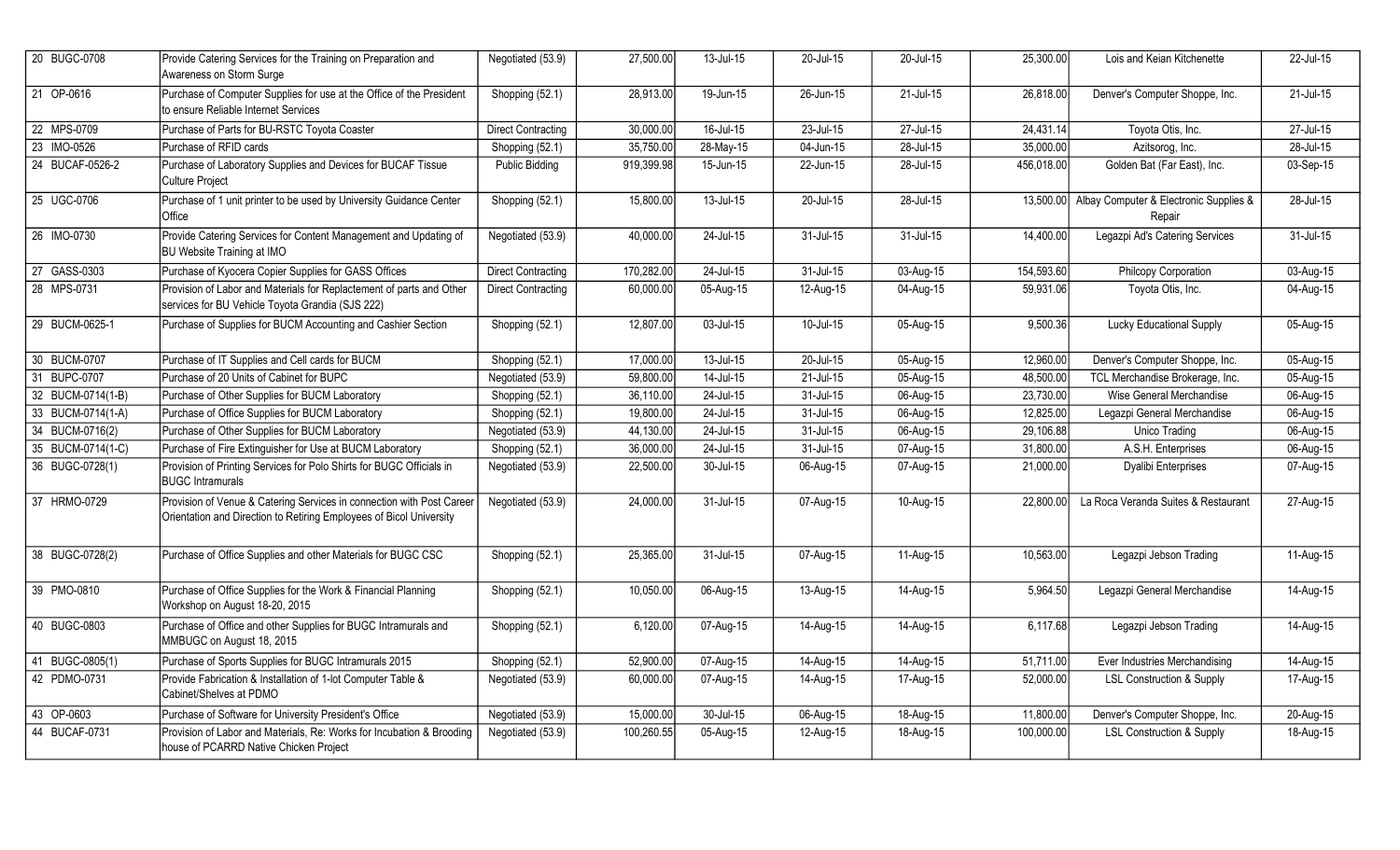| 45 PMO-0803       | Provide Venue for the 6 <sup>th</sup> Management Review and University Work &<br>Financial Planning Workshop on August 24-26, 2015                  | Negotiated (53.9)         | 396,000.00 | 06-Aug-15 | 13-Aug-15 | 18-Aug-15 | 393,800.00 | Patio de San Jose                               | 18-Aug-15   |
|-------------------|-----------------------------------------------------------------------------------------------------------------------------------------------------|---------------------------|------------|-----------|-----------|-----------|------------|-------------------------------------------------|-------------|
| 46 BUGC-0728(2)   | Purchase of Printer for BUGC                                                                                                                        | Shopping (52.1)           | 11,000.00  | 31-Jul-15 | 07-Aug-15 | 19-Aug-15 | 7,794.00   | Denver's Computer Shoppe, Inc.                  | 19-Aug-15   |
| 47 HRMO-0804      | Purchase of Other Supplies for HRMO Trainings                                                                                                       | Shopping (52.1)           | 15,111.00  | 10-Aug-15 | 17-Aug-15 | 20-Aug-15 | 14,128.00  | Legazpi Jebson Trading                          | 20-Aug-15   |
| 48 BUGC-0805(2)   | Provision of Labor and Materials for the Refill of Fire Extinguisher of<br><b>BUGC</b>                                                              | Shopping (52.1)           | 15,111.00  | 10-Aug-15 | 17-Aug-15 | 20-Aug-15 | 14,128.00  | Legazpi Jebson Trading                          | 20-Aug-15   |
| 49 BUGC-0805(3)   | Purchase of ICT Supplies in BUGC                                                                                                                    | Shopping (52.1)           | 12,684.00  | 19-Aug-15 | 26-Aug-15 | 26-Aug-15 | 11,340.00  | Denver's Computer Shoppe, Inc.                  | 26-Aug-15   |
| 50 USO-0303       |                                                                                                                                                     | <b>Direct Contracting</b> | 11,100.00  | 28-Aug-15 | 04-Sep-15 | 27-Aug-15 | 11,088.00  | Philcopy Corporation                            | 27-Aug-15   |
| 51                | Provide Catering Services good for 150 persons for the NSTP Day<br>Celebration on September 26 2015                                                 | Negotiated (53.9)         | 45,000.00  | 01-Sep-15 | 08-Sep-15 | 27-Aug-15 | 39,900.00  | Lolay's Food Station                            | 27-Aug-15   |
| 52 BUCAF-0526-1   | Purchase of Laboratory Chemicals and Apparatus for BUCAF Tissue<br>Culture Project (53.1)                                                           | Negotiated (53.1)         | 893,938.00 | 20-Jul-15 | 27-Jul-15 | 28-Aug-15 | 889,926.00 | <b>Chemline Scientific Corporation</b>          | 16-Sep      |
| 53 OSS-0212       | Provide Labor and Materials for the Fabrication of Medals for use of<br>University Recognition Activity                                             | Negotiated (53.9)         | 133,650.00 | 13-Jul-15 | 20-Jul-15 | 01-Sep-15 | 118,000.00 | <b>Palanca Printing Press</b>                   | 01-Sep-15   |
| 54 BUGC-0805 (3)  | Purchase of Janitorial Supplies for use in BUGC                                                                                                     | Shopping (52.1)           | 17,029.15  | 19-Aug-15 | 26-Aug-15 | 04-Sep-15 | 17,016.05  | Legazpi General Merchandise                     | 04-Sep-15   |
| 55 BUGC-0805(3-A) | Purchase of Office Supplies for BUGC                                                                                                                | Shopping (52.1)           | 56,671.26  | 20-Aug-15 | 27-Aug-15 | 07-Sep-15 | 52,443.00  | <b>Golden Circle Enterprises</b>                | 07-Sep-15   |
| 56 BUCM-0827(1)   | Provide Labor and Materials for 2pcs Streamer for the 2nd Integrative<br>Health & Medicine Seminar on Sept. 12, 2015                                | Negotiated (53.9)         | 1,650.00   | 31-Aug-15 | 07-Sep-15 | 08-Sep-15 | 990.00     | <b>Pureprint Advertizing</b>                    | 08-Sep-15   |
| 57 IPESR-0827     | Provision of Labor and Materials of Sewing of Additional PE Uniform<br>for Incoming Freshmen Students for SY 2015-2016                              | Repeat Order              | 396,550.00 | 01-Sep-15 | 08-Sep-15 | 08-Sep-15 | 396,550.00 | Dyalibi Enterprises                             | 08-Sep-15   |
| 58 NSTP-0827(1)   | Provide Labor and Materials for the Sewing of T-shirt for NSTP day on<br>September 26, 2015                                                         | Negotiated (53.9)         | 13,500.00  | 01-Sep-15 | 08-Sep-15 | 09-Sep-15 | 12,000.00  | Dyalibi Enterprises                             | 09-Sep-15   |
| 59 IPESR-0828(2)  | Purchase of Hardware Supplies for the BU Olympics Ground<br>Preparation                                                                             | Negotiated (53.9)         | 92,930.00  | 01-Sep-15 | 08-Sep-15 | 09-Sep-15 | 72,685.00  | New Vicente Dy Enterprises                      | 09-Sep-15   |
| 60 PMO-0901       | Provide Venue for 17 Persons in connection with the Group Work on<br>Finalization of Comprehensive Land Use Plan (CLUP) on September<br>10-11, 2015 | Negotiated (53.10)        | 73,440.00  | 02-Sep-15 | 09-Sep-15 | 09-Sep-15 | 37,910.00  | Sarung Banggi Beach Resort                      | 29-Dec-15   |
| 61 GASS           | Purchase of Mailing Stamps for GASS Offices                                                                                                         | Negotiated (53.5)         | 21,200.00  | 31-Aug-15 | 07-Sep-15 | 10-Sep-15 | 21,200.00  | Philippine Postal Corporation (Legazpi)         | 10-Sep-15   |
| 62 NSTP-0827(2)   | Provision of Labor and Materials for the Streamer in connection with<br>the NSTP Day on September 26, 2015                                          | Negotiated (53.9)         | 2,000.00   | 01-Sep-15 | 08-Sep-15 | 10-Sep-15 | 1,448.00   | Siodian Advertizing                             | 10-Sep-15   |
| 63 BUCM-0721(1)   | Purchase of Printer and Ink for BUCM                                                                                                                | Shopping (52.1)           | 57,035.00  | 01-Sep-15 | 08-Sep-15 | 10-Sep-15 | 45,400.00  | Albay Computer Electronics Supplies &<br>Repair | 10-Sep-15   |
| 64 GASS           | Provision of Catering Services for the BU Foundation Alumni Day                                                                                     | Negotiated (53.9)         | 70,000.00  | 01-Sep-15 | 08-Sep-15 | 10-Sep-15 | 61,250.00  | Ledazpi Ad's Catering Services                  | $10-Sep-15$ |
| 65 BUGC-0828(1)   | Provision of Sewing Services of Athletic Uniforms for the BUGC<br>Delegates to BU Olympics                                                          | Negotiated (53.9)         | 59,500.00  | 01-Sep-15 | 08-Sep-15 | 10-Sep-15 | 42,500.00  | Sonny's Original                                | 09-Sep-15   |
| 66 BUGC-0828(2)   | Provision of Catering Services for the BUGC Delegates to BU<br>Olympics                                                                             | Negotiated (53.9)         | 201,950.00 | 01-Sep-15 | 08-Sep-15 | 10-Sep-15 | 178,084.50 | Legazpi Ad's Catering Services                  | 10-Sep-15   |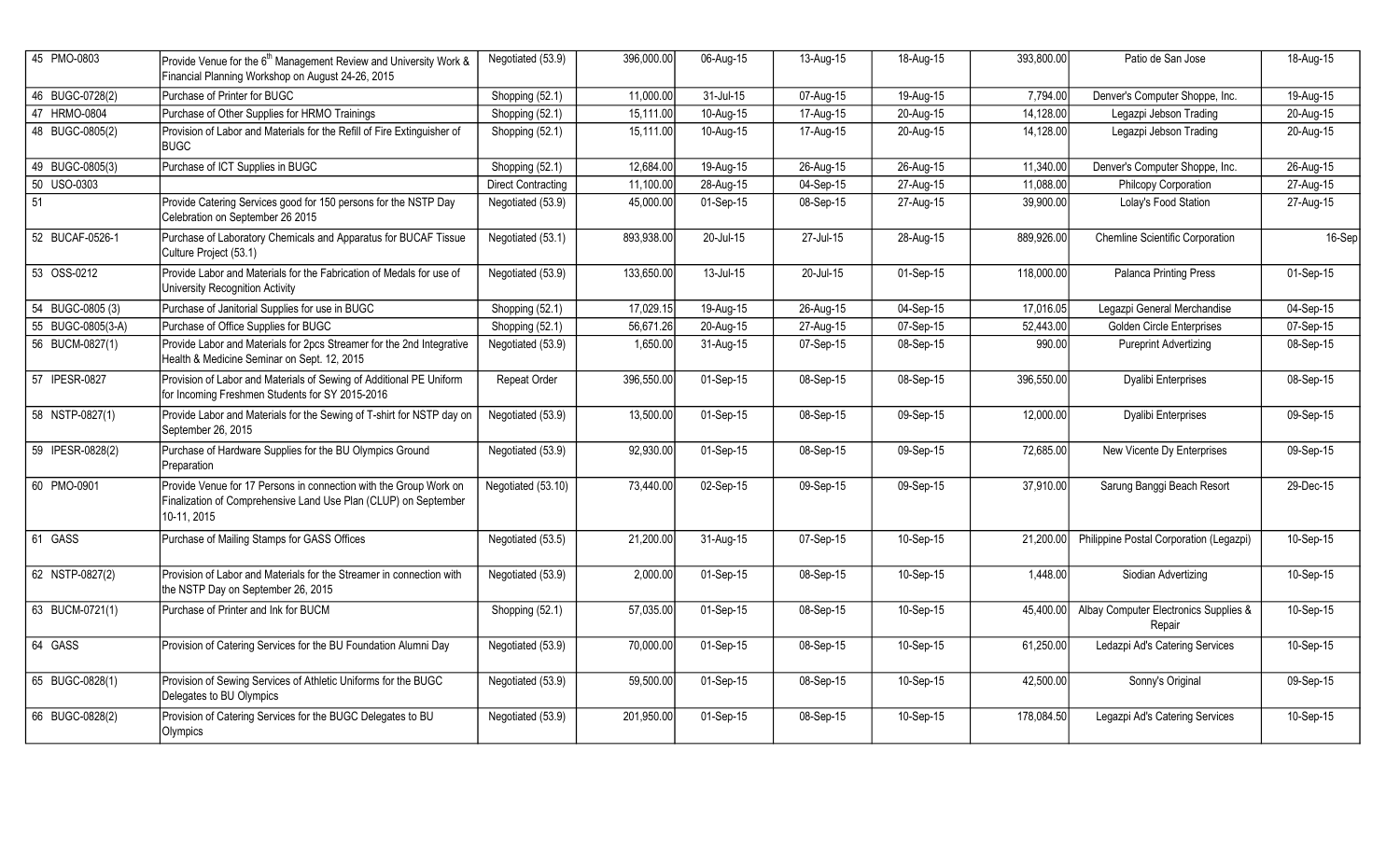| 67 HRMO-0727     | Provide Labor and Materials for the Fabrication of Plaque of                                                                                                | Negotiated (53.9)     | 12,000.00  | 02-Sep-15               | 09-Sep-15 | 10-Sep-15 | 12,000.00  | Bert Initial Art & Design Center    | 10-Sep-15 |
|------------------|-------------------------------------------------------------------------------------------------------------------------------------------------------------|-----------------------|------------|-------------------------|-----------|-----------|------------|-------------------------------------|-----------|
|                  | Commendation for the retirees in connection with 46 <sup>th</sup> BU Foundation<br>Anniversary                                                              |                       |            |                         |           |           |            |                                     |           |
| 68 HRMO-0827     | Provide Venue for the Training Course on RA 9184 and its IRR And<br>Latest Monitoring Tools on its Compliance using APCI on September<br>14-16, 2015        | Negotiated (53.1)     | 121,800.00 | 02-Sep-15               | 09-Sep-15 | 10-Sep-15 | 121,278.00 | <b>AVP Catering Services</b>        | 11-Sep-15 |
| 69 GASS          | Provision of Sound System and Lighting Services for the BU<br><b>Foundation Activities</b>                                                                  | Negotiated (53.9)     | 62,000.00  | 01-Sep-15               | 08-Sep-15 | 15-Sep-15 | 50,000.00  | Audio Evolution Pro Lights & Sounds | 15-Sep-15 |
| 70 GASS          | Provide Printing Services of Streamers for the 46 <sup>th</sup> BU Foundation<br>Anniversary Celebration                                                    | Negotiated (53.9)     | 14,050.00  | 02-Sep-15               | 09-Sep-15 | 15-Sep-15 | 7,595.00   | Siodian Advertizing                 | 10-Sep-15 |
| 71 GASS          | Provision of Catering Services for the 2015 BU Olympics                                                                                                     | Negotiated (53.9)     | 189,000.00 | 04-Sep-15               | 11-Sep-15 | 15-Sep-15 | 182,000.00 | Legazpi Ad's Catering Services      | 15-Sep-15 |
| 72 NSTP 0805     | Provision of Sounds and Lights for the Presentation of Sponsors and<br>Escorts on September 26,2015                                                         | Negotiated (53.9)     | 10,000.00  | 04-Sep-15               | 11-Sep-15 | 15-Sep-15 | 10,000.00  | Mr. Hubbie Pro Sounds and Lights    | 15-Sep-15 |
| 73 HRMO-0901(1)  | Provision of Venue for the BU Awards 2015 on September 21, 2015                                                                                             | Negotiated (53.1)     | 148,000.00 | 02-Sep-15               | 09-Sep-15 | 15-Sep-15 | 148,000.00 | Hotel St. Elis                      | 15-Sep-15 |
| 74 HRMO-0901(2)  | Provide Labor and Materials for the fabrication of BU Pins for the<br>loyalty awardees in connection with the 46 <sup>th</sup> BU Foundation<br>Anniversary | Negotiated (53.9)     | 5,940.00   | 07-Sep-15               | 14-Sep-15 | 17-Sep-15 | 6,168.00   | <b>Bombay Silk Store</b>            | 17-Sep-15 |
| 75 RDC-0902-C    | Provide Catering Services for the Techno-Expo, Mercatus, Lipsync &<br>Multi-Media Videoke Vhallenge on September 24, 2015                                   | Negotiated (53.9)     | 17,500.00  | 08-Sep-15               | 15-Sep-15 | 17-Sep-15 | 16,100.00  | Legazpi Ad's Catering Services      | 17-Sep-15 |
| 76 BUGC-0901     | Provision of Labor and Materials for the Materials for the Fabrication of<br><b>BUGC Tent</b>                                                               | Negotiated (53.9)     | 35,000.00  | 08-Sep-15               | 15-Sep-15 | 17-Sep-15 | 34,800.00  | <b>IMS</b> Construction             | 17-Sep-15 |
| 77 GASS-0910(2)  | Provide Labor and Materials for the Printing of One (1) piece streamer<br>in Celebration of the Bu Week's Personnel Day                                     | Negotiated (53.9)     | 3,000.00   | $10-Sep-15$             | 17-Sep-15 | 17-Sep-15 | 1,950.00   | Siodian Advertizing                 | 17-Sep-15 |
| 78 USC-0609(2)   | Purchase of ICT Supplies for Use at BU-USC Office                                                                                                           | Shopping (52.1)       | 20,840.00  | 24-Jul-15               | 31-Jul-15 | 18-Sep-15 | 4,796.00   | Family Audio-Video Center           | 18-Sep-15 |
| 79 UL-0806-2     | Purchase of Office Equipment for University Library                                                                                                         | Negotiated (53.9)     | 107,246.59 | $\overline{14}$ -Aug-15 | 24-Aug-15 | 18-Sep-15 | 3,000.00   | Lereen R Enterprises                | 19-Sep-15 |
|                  |                                                                                                                                                             |                       |            |                         |           | 18-Sep-15 | 32,000.00  | Lereen R Enterprises                | 19-Sep-15 |
|                  |                                                                                                                                                             |                       |            |                         |           | 18-Sep-15 | 10,450.00  | Legazpi General Merchandise         | 19-Sep-15 |
|                  |                                                                                                                                                             |                       |            |                         |           | 18-Sep-15 | 8,888.00   | Lereen R Enterprises                | 19-Sep-15 |
|                  |                                                                                                                                                             |                       |            |                         |           | 18-Sep-15 | 31,552.00  | Lereen R Enterprises                | 19-Sep-15 |
|                  |                                                                                                                                                             |                       |            |                         |           | 18-Sep-15 | 5,500.00   | Legazpi Jebson Trading              | 19-Sep-15 |
| 80 PDMO-0805     | Purchase of Printer Ink and Tracing Paper for PDMO Planning &<br>Design Section                                                                             | Shopping (52.1)       | 58,400.00  | 01-Sep-15               | 08-Sep-15 | 18-Sep-15 | 54,130.00  | Denver's Computer Shoppe, Inc.      | 19-Sep-15 |
| 81 IPESR-0828(1) | Purchase of Sporting Supplies for BU Olympics                                                                                                               | Shopping (52.1)       | 136,117.00 | 01-Sep-15               | 08-Sep-15 | 18-Sep-15 | 104,412.00 | Ever Industries Merchandising       | 18-Sep-15 |
| 82 UL-0806       | Purchase of Air Conditioners for BU Main and BUCAF Library                                                                                                  | <b>Public Bidding</b> | 786,271.20 | 02-Sep-15               | 09-Sep-15 | 18-Sep-15 | 679,560.00 | Bodega Glassware                    | 01-Oct-15 |
| 83 PDMO          | Purchase of PDMO Maintenance Tools and Materials                                                                                                            | Shopping (52.1)       | 263,555.00 | 03-Sep-15               | 10-Sep-15 | 18-Sep-15 | 257,098.99 | <b>Unico Trading</b>                | 18-Sep-15 |
| 84 BUCAL-0911    | Provide Labor and Materials for the fabrication of Plaque for the<br>Winners of BU Voices 2015                                                              | Negotiated (53.9)     | 9,000.00   | 11-Sep-15               | 18-Sep-15 | 18-Sep    | 8,750.00   | Bert Initial Art & Design Center    | 18-Sep-15 |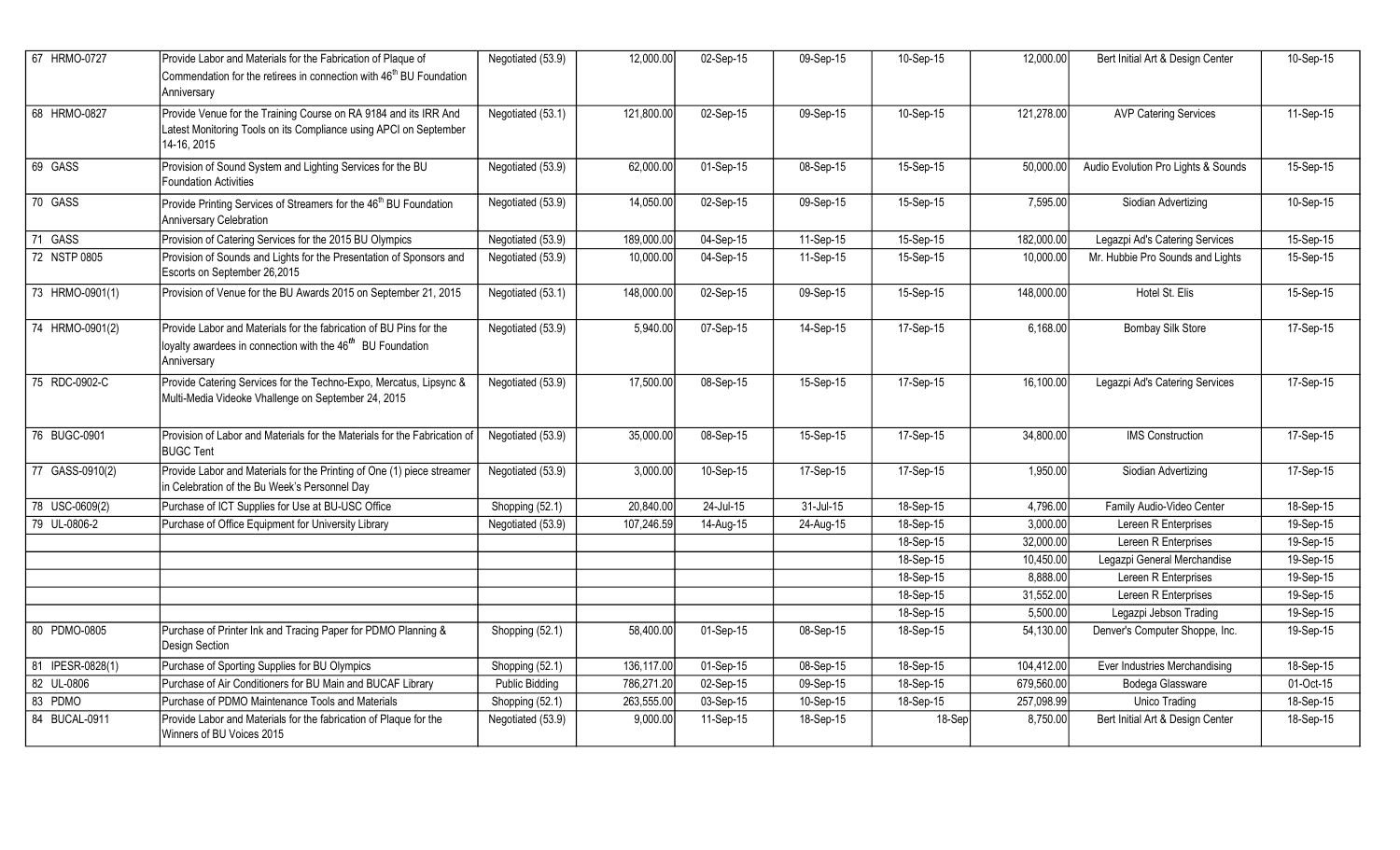| 85 NSTP-0909(1)                | Purchase of Supplies and Materials for the ROTC presentation of<br>Sponsors and Escorts                                                                                         | Shopping (52.1)           | 4,315.00     | 11-Sep-15               | 18-Sep-15 | 18-Sep-15 | 3,544.00   | Legazpi Jebson Trading                                                     | 18-Sep-15               |
|--------------------------------|---------------------------------------------------------------------------------------------------------------------------------------------------------------------------------|---------------------------|--------------|-------------------------|-----------|-----------|------------|----------------------------------------------------------------------------|-------------------------|
| 86 NSTP-0909(2)                | Provision of Labor and Materials for making the Corsages, Bouquets<br>and Leis in connection with the NSTP Day-ROTC Presentations of<br>Sports and Escorts on September 26,2015 | Negotiated (53.9)         | 5,300.00     | 11-Sep-15               | 18-Sep-15 | 18-Sep-15 |            | 5,100.00 MFFM Flowers, Party Events & Services                             | 18-Sep-15               |
| 87 GLOBU-0730(1)               | Purchase of Office Supplies for GLOBU                                                                                                                                           | Shopping (52.1)           | 5,758.00     | 08-Sep-15               | 15-Sep-15 | 21-Sep-15 | 4,087.52   | Lucky Educational Supply                                                   | 23-Sep-15               |
| 88 NSTP-0916(2)                | Purchase of Trophies for use in connection with the NSTP Day on<br>September 26.2015                                                                                            | Negotiated (53.9)         | 1,600.00     | 10-Sep-15               | 17-Sep-15 | 21-Sep-15 | 1,585.00   | <b>Bombay Silk Store</b>                                                   | 21-Sep-15               |
| 89 GASS                        | Purchase of Sporting Goods for BU Olympics                                                                                                                                      | Shopping (52.1)           | 27,630.00    | 11-Sep-15               | 18-Sep-15 | 21-Sep-15 | 13,360.00  | <b>Bombay Silk Store</b>                                                   | 21-Sep-15               |
| 90 BUCM-0909(1)-1              | Provide Catering Services for the Medicine day celebration on<br>September 25,2015                                                                                              | Negotiated (53.9)         | 39,600.00    | 14-Sep-15               | 21-Sep-15 | 21-Sep-15 | 39,555.00  | Legazpi Ad's Catering Services                                             | 21-Sep-15               |
| 91 BUCM-0909(1)-2              | Provide Labor and Materials for the Printing of 1-piece Tarpaulin for the<br>Medicine day celebration on September 25, 2015                                                     | Negotiated (53.9)         | 1,000.00     | 14-Sep-15               | 21-Sep-15 | 21-Sep-15 | 418.00     | Siodian Advertizing                                                        | $\overline{21}$ -Sep-15 |
| 92 BUCM-0909(1)                | Provide Lights and Sound Services for the Medicine day on September<br>25,2015                                                                                                  | Negotiated (53.9)         | 6,000.00     | 14-Sep-15               | 21-Sep-15 | 21-Sep-15 | 6,000.00   | Mr. Hubbie Pro Sounds and Lights                                           | 21-Sep-15               |
| 93 BUGC-0728(2)                | Purchase of Electrical Supplies for Installation of New Electrical Wiring<br>System for New Aircon Units                                                                        | Negotiated (53.9)         | 19,885.00    | 10-Sep-15               | 17-Sep-15 | 22-Sep-15 | 17,030.00  | New Vicente Dy Enterprises                                                 | 23-Sep-15               |
| 94 VPA-0908                    | Purchase of Two (2) Boxes TK-479 Toner Kit for Kyocera Copier                                                                                                                   | <b>Direct Contracting</b> | 17,500.00    | 10-Sep-15               | 17-Sep-15 | 22-Sep-15 | 16,800.00  | Philcopy Corporation                                                       | 22-Sep-15               |
| 95 BUCM-0909(2)                | Purchase of Office Supplies for use at BUCM Medicine Day on<br>September 25, 2015                                                                                               | Shopping (52.1)           | 11,741.41    | 15-Sep-15               | 22-Sep-15 | 22-Sep-15 | 11,698.30  | Legazpi Jebson Trading                                                     | $22-Sep-15$             |
| 96 BUCM-0909(2)-C              | Purchase of IT Supplies for the Medicine day                                                                                                                                    | Shopping (52.1)           |              | 15-Sep-15               | 22-Sep-15 | 22-Sep-15 | 3,540.00   | Albay Computer Electronics Supplies &<br>Repair                            | 22-Sep-15               |
| 97 BUCM-0909(2)<br>(Ammedment) | Purchase of IT Supplies for the Medicine day                                                                                                                                    | Shopping (52.1)           | 590.00       | n/a                     | n/a       | 22-Sep-15 |            | Albay Computer Electronics Supplies &<br>Repair                            | 22-Sep-15               |
| 98 BUCM-0827(2-A)              | Purchase of Hardware Supplies for BUCM                                                                                                                                          | Negotiated (53.9)         | 36,167.00    | 10-Sep-15               | 17-Sep-15 | 24-Sep-15 | 26,592.37  | Unico Trading                                                              | 25-Sep-15               |
|                                | Purchase of Janitorial Supplies for BUCM                                                                                                                                        | Negotiated (53.9)         | 19,500.00    | 10-Sep-15               | 17-Sep-15 | 24-Sep-15 | 6,735.00   | Legazpi Jebson Trading                                                     | 25-Sep-15               |
| 100 BUCM-2-C                   | Purchase of Office Supplies for BUCM                                                                                                                                            | Negotiated (53.9)         | 32,810.00    | 10-Sep-15               | 17-Sep-15 | 24-Sep-15 | 30,135.00  | Legazpi Jebson Trading                                                     | 25-Sep-15               |
| 101 BUCAF-0526(2)              | Purchase of Laboratory Supplies and Devices for BUCAF Tissue<br>Culture Project (remaining items)                                                                               | Negotiated (53.9)         | 325,909.98   | 05-Aug-15               | 12-Aug-15 | 28-Sep-15 | 96,140.00  | <b>Chemline Scientific Corporation</b>                                     | 28-Sep-15               |
|                                |                                                                                                                                                                                 |                           |              |                         |           | 28-Sep-15 | 38,250.00  | <b>GFK Laboratory Supplies Specialist</b>                                  | 28-Sep-15               |
|                                |                                                                                                                                                                                 |                           |              |                         |           | 28-Sep-15 | 156,220.00 | RTC Laboratory Services and Supply<br>House                                | 28-Sep-15               |
| 102 RDC-0714                   | Purchase of Laboratory Furniture for the BU-RCFSQA                                                                                                                              | <b>Public Bidding</b>     | 1,150,000.00 | $\overline{11}$ -Aug-15 | 18-Aug-15 | 28-Sep-15 |            | 811,865.00 Elite Scientific and Diagnostic International<br>Supplies Corp. | 12-Oct-15               |
|                                |                                                                                                                                                                                 |                           |              |                         |           | 30-Sep-15 | 72,294.00  | Family Audio-Video Center                                                  | 01-Oct-15               |
| 103 BUCM-0721                  | Purchase of Office Supplies for BUCM Offices                                                                                                                                    | Shopping (52.1)           | 27,411.85    | 09-Sep-15               | 16-Sep-15 | 30-Sep-15 | 27,081.50  | Legazpi Jebson Trading                                                     | 01-Oct-15               |
| 104 PDMO-0805                  | Purchase of Various Devices for PDMO                                                                                                                                            | Shopping (52.1)           | 22,950.00    | 18-Sep-15               | 25-Sep-15 | 30-Sep-15 | 1,246.55   | Unico Trading                                                              | 01-Oct-15               |
|                                |                                                                                                                                                                                 |                           |              |                         |           | 30-Sep-15 | 6,287.00   | Davao Citi Hardware                                                        | 01-Oct-15               |